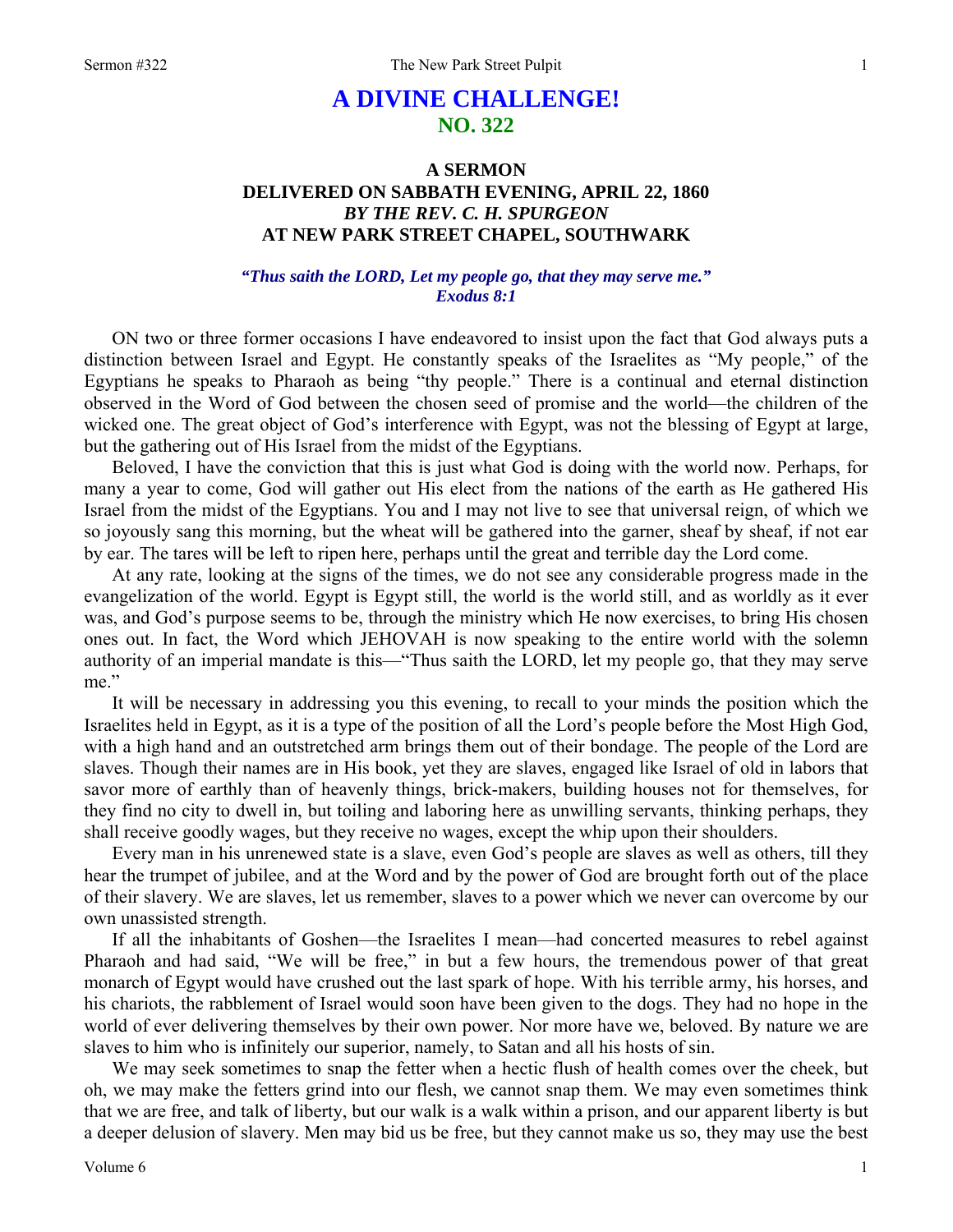means they can, by education, by training, by persuasion, but these fetters are not to be filed by any instruments so weak.

God's ministers may continually exhort us to snap our fetters, but alas! it is not in our power to do what, nevertheless, it is their duty to command us to do. We are such slaves, that unless a mightier than ourselves, and a mightier than Satan, shall come out to our assistance, we must continue in the land of bondage, in the house of our sin and of our trouble.

Nor again, can we ever hope to redeem ourselves with money. If the children of Israel had given up all they had, they were so poor they could not have ransomed their own bodies. The poor brick makers could not buy themselves from their masters, the least thought of such a thing would have brought down the whip with tenfold fury upon their poor bleeding shoulders.

And so you and I may think we can buy our freedom by our good works, but the result of all our offers of purchase-money will be to make us feel the whip the more. You may go and toil, and think you have gathered together something that can be acceptable in the sight of your taskmaster, but when you have done all, he will tell you that you are an unprofitable servant, command you to yet sterner labors, make you feel yet viler durance in your prison house, for you cannot by such means escape.

Really, apart from God, the view of humanity which is given in the Scriptures, is the most deplorable picture that even despondency itself could paint.

Ah! men talk about some remnants of good that are left in humanity, some sparklings of divine fire, and the like, but the Bible does not say so. It expresses, in its solemn words, the meaning of that hymn, which begins—

> *"How helpless guilty nature lies, Unconscious of her load; The heart unblest can never rise, To happiness and God."*

The slavery of Israel in Egypt was hopeless slavery, they could not get free unless God interfered and worked miracles in their behalf. And the slavery of the sinner to his sin is equally hopeless, he could never be free, unless a mind that is infinitely greater than he can ever command shall come to his assistance and help. What a blessed circumstance it is then, for those poor chosen children of God, who are still in bondage, that the Lord has power to say, and then power to carry out what He has said— "Thus saith the LORD, let my people go, that they may serve me."

Having thus introduced my subject, by showing you the helpless condition of God's people by nature, and the utter impossibility of their ever getting free by themselves, let me just observe, that today God is saying—saying in His own decree—saying by providence—and saying through the lips of His faithful ministers, that emancipating sentence which of old made Pharaoh relax his grasp, and caused the land of Egypt to loose its captive ones—"Thus saith the LORD, let my people go, that they may serve me."

I shall dwell upon this emancipating sentence tonight, as God shall give me strength, just in this way. I shall first notice *the fullness of the sentence,* then *the rightness* of the sentence, next, *the repetition of it,* and finally, the *Omnipotence which is concealed in it*.

**I.** First then, THE FULLNESS OF THE SENTENCE.

"Thus saith the LORD, let my people go, that they may serve me." I don't doubt but what there are some of God's people here tonight, who have not any idea they are His people. Perhaps they are slaves to drunkenness, bondslaves to every evil passion, yet, being bought by the blood of Christ, their names are in His book, and they must, and they shall be saved.

They think perhaps, that they never, never can be, it may even happen that they have not any desire to be, but Israel shall come out of Egypt, even though Israel may love the fleshpots, the garlic and the cucumber, Israel shall be delivered by might and by power, even though Israel himself may blindly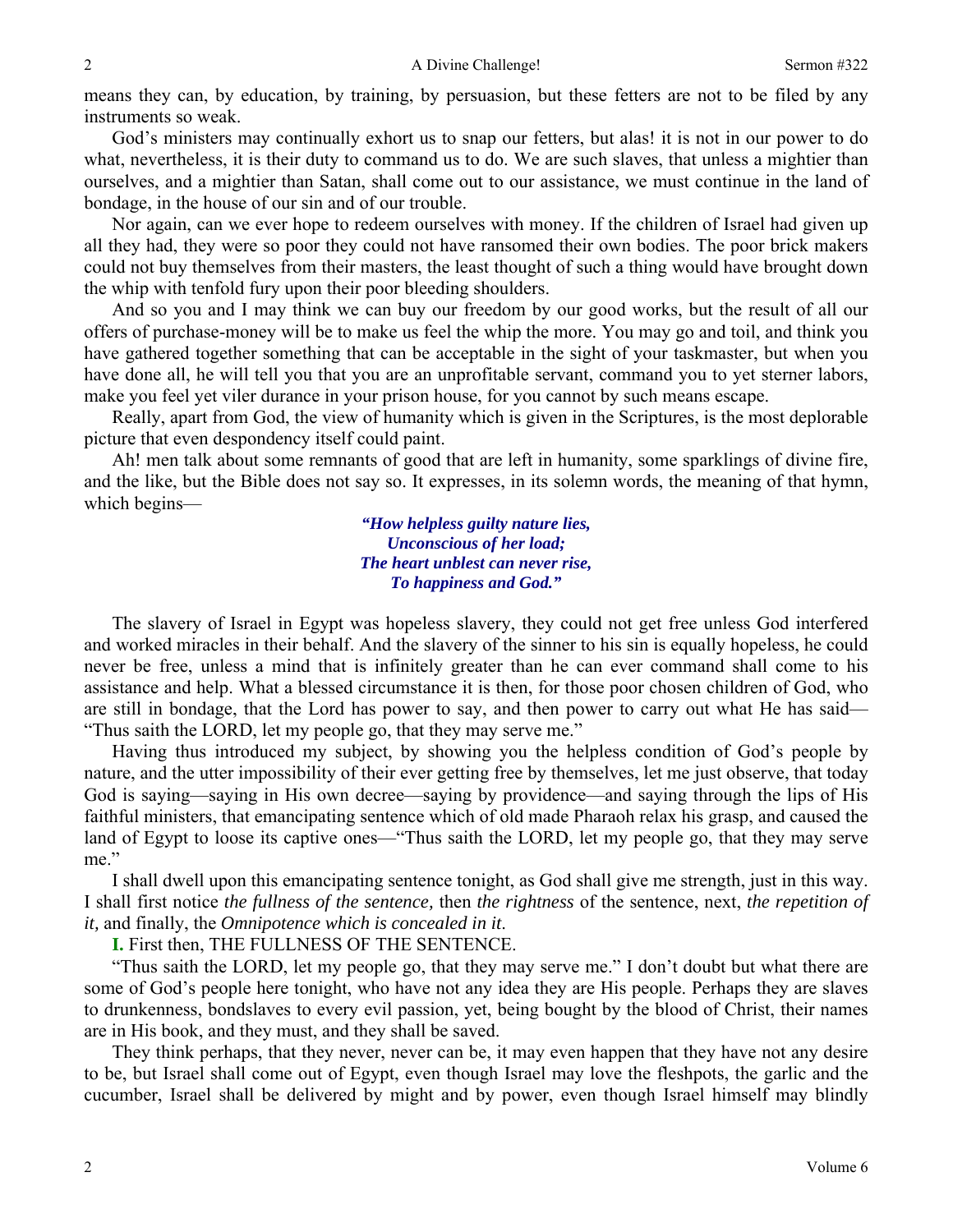Though they are content in their sin, though they have no will towards Him, yet He will come and make them discontented with their sins, He will turn their wills, change the bias of their hearts, and they who once despised God, shall, with free consent, against their natural inclination, be led captives at the wheels of His sovereign grace. God not only saves those who are willing to be saved, but those who are *un*willing to be saved He can make willing in the day of His power.

There have been many instances of that in this house of Prayer. Men have come in here merely from curiosity, to laugh, to make jests and fun, but God has had His time, and when that time has come— "Thus saith the LORD, let my people go free"—they have gone free, they have been saved, their fetters which they were unconsciously wearing before, have begun to grate upon their soul, to eat their flesh, and then they have sought mercy, and their fetters have fallen off, and they have gone free.

Well then, though I have run away from what I was going to say, I come again to this point—the fullness of the divine sentence, "Let my people go free." If you notice, it does not say, "Let them have *partial* liberty. Let them have two or three days' rest from their toil." No, but "Let them go free," free altogether. God's demand is not that His people should have some little liberty, some little rest in their sin, no, but that they should go right out of Egypt, and that they should go through the wilderness to Canaan.

The demand was not made to Pharaoh, "Make their tasks less heavy, make the whip less cruel, put kinder taskmasters over them." No, but "Let them *go free."* Christ did not come into the world merely to make our sin more tolerable, but to deliver us from it. He did not come to make hell less hot, or sin less damnable, or our lusts less mighty, but to put all these things far away from His people, and work out a full and complete deliverance.

Peradventure Pharaoh might have said at length, "Well, they shall have kind masters, their tasks shall be shortened, they shall have the straw given them, with which to make their bricks." Ay, but devil, this will not do! You may consent to it, but God never will. Christ does not come to make people less sinful, but to make them leave off sin altogether—not to make them less miserable, but to put their miseries right away, and give them joy and peace in believing in Him. The deliverance must be complete, or else there shall be no deliverance at all.

Again, you will mark, it says, "Let my people *go."* It says nothing about their coming back again. Once gone, they are gone forever. Pharaoh thought he would let them go two or three days' journey, yet they never went back to Egypt again, they went through the wilderness forty years to the Promised Land, and no Egyptian could ever drive them back. Egypt went forth with all its chivalry to overtake them, but they perished in the Red Sea, and Israel went through as on dry land and was blessed of God.

That sentence which said of me, "Let my child go free," gave me eternal liberty, not liberty for yesterday, and today, and tomorrow, but liberty forever and forever.

You know when the Negro slavers run away from the Southern States, and get to the North they are free, but still the man-hunter will soon be on their track, and they may be taken back again to their masters. Yes, but you and I are like the slave when he gets to Canada. When he sets his foot on British soil and breathes the English air, that moment he is free. Once ferried o'er the stream that parts the land of slaves from the land of freedom, he stands on soil that cannot be stained by the slave's foot, he breathes an air that never was received into lungs that were in bondage yet. He is free, and so is it with us.

We go not into slave states where the devil has got a fugitive law to hunt us up again, but into states where we are wholly free. There is not a fetter left, we have not a chain upon our wrist with half of it filed away, but we are free—the freemen of God, and Satan has no claim, no right, nay, no power, ever to enslave us again. "Thus saith the LORD, let my people go, that they may serve me." It is a large demand because it is a demand that requires entire liberty, and that liberty perpetual too.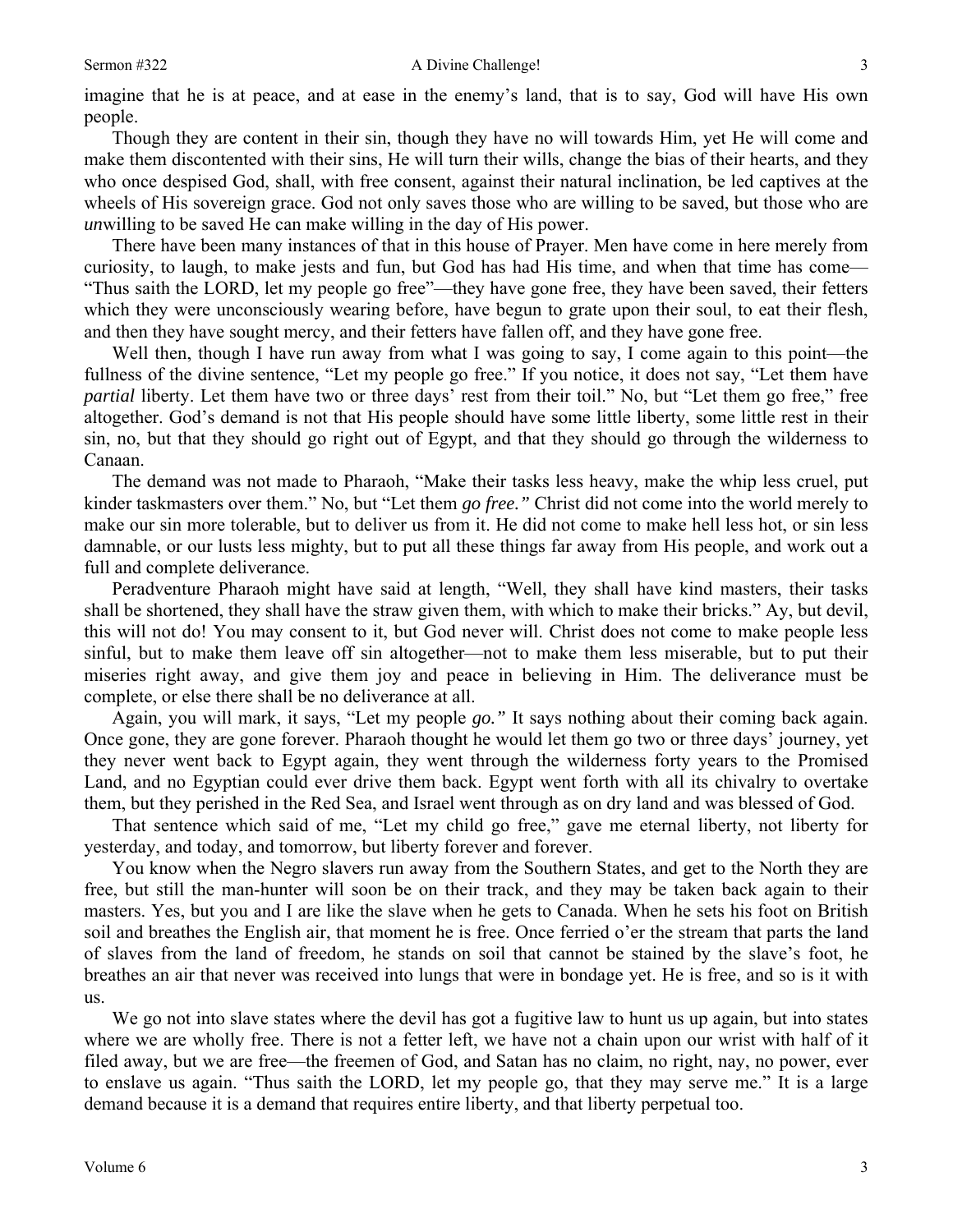But I think I hear one say, "Well, I have not yet entered into the fullness of that sentence." No, brother, nor have I yet, into the *fullness* of it, though I have into some of the *sweetness* of it. You must know that this emancipation is often gradual in our own experience, though it is effectual and instantaneous in God's mind.

Time was—and let me speak to you to whom I can speak, whose experience will tally with what I utter—time was when you were born slaves to hardness of heart. You despised God, religion was a toil to you, in fact you never exercised your mind or will with it. Well, there came a time when the Lord said, "Let my people go free," and you began to think, your heart began to melt, you groaned under the burden of sin, you began to cry to God, you were delivered then from the hardness of your heart and were free.

But still sin tormented you, your guilt went with you every day like your own shadow, and like a grim chamberlain, with fingers bloody red, it drew your curtains every night, and put its finger upon your eyelid, as if to crush darkness into your very heart, but the day came when, standing at the foot of the cross, you saw your sins atoned for, "numbered on the scapegoat's head of old," you felt the burden roll from your back, you were free—free from your past sins, and you could rejoice in that most glorious liberty.

But then, after a season, you went out into the world, and you felt that "when you would do good, evil was present with you." How to *will* you found, but how to *do* you found not. Well, you have had partial deliverance from that, as one evil passion has been overcome and a virtue has been learned, you have achieved a triumph over one bad habit, and a victory over another evil temper.

The sentence has been going on, "Thus saith the LORD, let my people go," and remember the day is coming when you shall lay a-dying. Yes, but you shall then begin to live, there shall be heard a voice speaking by your death pillow saying, "Loose him and let him go." You will understand what that means, and in a moment, loosed from every fetter, like Lazarus when the napkin was taken from his head and the grave clothes from his feet, you start up perfectly free, there shall not be a shadow of bondage about you.

You shall fly to heaven and walk its free and happy streets, and never more shall you say, "O wretched man that I am, who shall deliver me from the body of this death?" I say, therefore, we don't know in all its fullness the meaning of this passage experientially, still it is all ours, and we ought to receive it all by faith, as being our precious boon. God has said to sin, to Satan, to death, to hell, to doubts, to fears, to evil habits, and even to the grave itself, "Let my people go, that they may serve me."

**II.** So much then for the fullness of the demand, I shall now notice, in the second place, the RIGHTNESS OF IT.

The Lord had a perfect right to say to Pharaoh, "Let my people go free." Tyrannical despot! what right had he to enslave a free nation? They came down there by the invitation of his predecessor. Did not Pharaoh invite Jacob and his family to come down to the land of Goshen? It was never in the stipulation that they should be made slaves. It was a violation of a national compact for Pharaoh to exact toil from freeborn Israelites. Had they been brave and strong enough, they ought to have resisted the encroachments of his tyranny.

They were not Pharaoh's people, Pharaoh never chose them, he had never brought them where they were. He had not fought with them and overcome them. They were not captives in war, nor did they dwell in a territory which was the spoil of fair conflict. They were guests, honored guests, invited to come and to dwell in a land which they themselves enriched and blessed by their representative Joseph. It was not right then that they should be in bondage, there was no right on Pharaoh's part. The right lay exclusively with God.

You notice the rightness of the demand concentrated in that little word my—"Let *my* people go free. Let your own people kiss your feet if they will, make them dig canals and build pyramids if you like, for I interfere not with them, but *My* people—let *them* go free. You have no right to their unpaid toil. They have no right to endure this cruel servitude. "Let *my* people go free."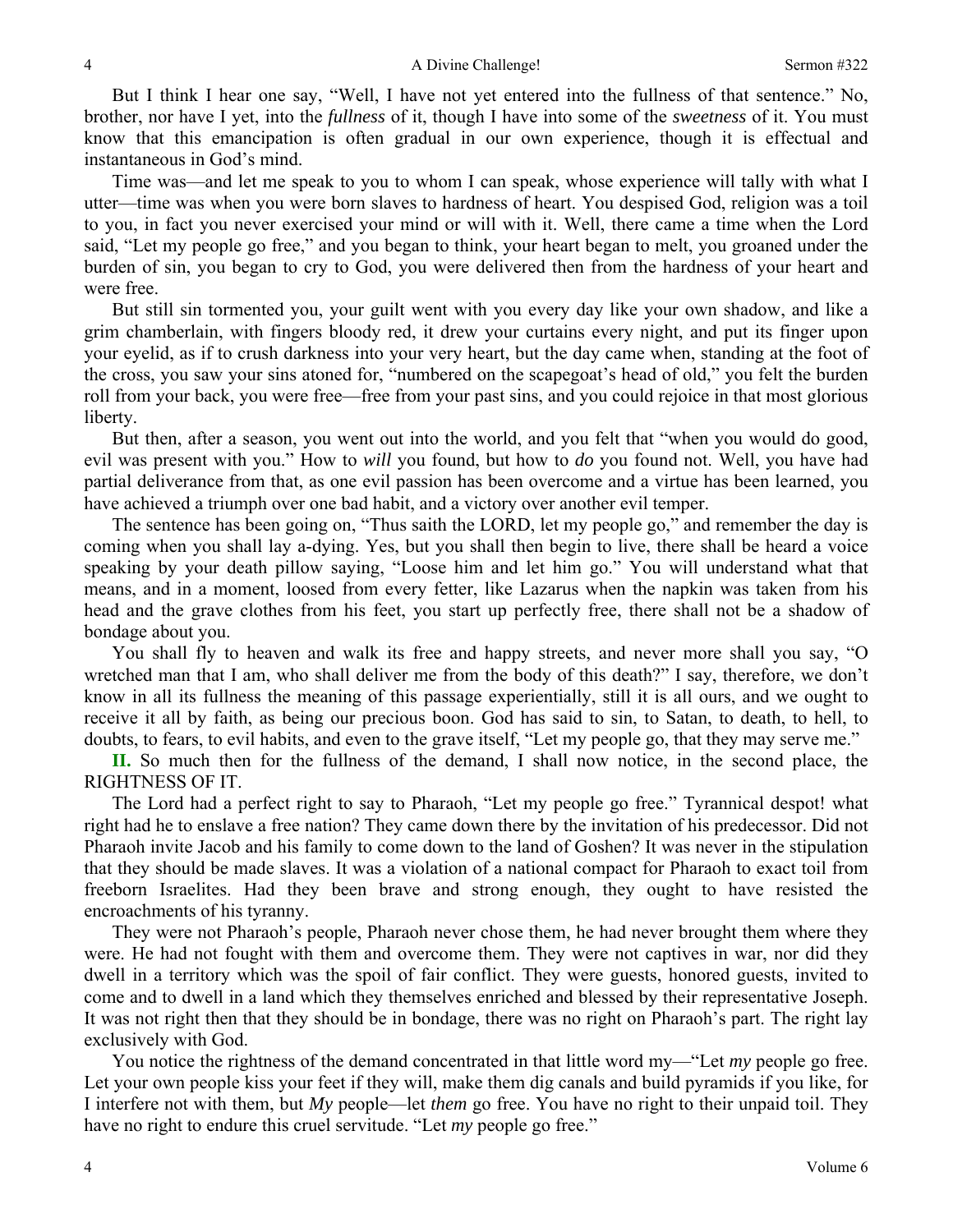Do you see the parallel in our case? The Word of God is His own heavenly mandate. The voice of justice, and pity, and mercy, cries to death, and hell, and sin, "Let my people go free—Satan, keep your own if you will, but let *My* people go free, for *they* are *Mine*. This people have I created for Myself, they shall show forth My praise. Let My people go free, for I have bought them with My precious blood. You have not bought them, nor have you made them, you have no right to them. Let My people go free."

All this is our comfort about poor sinners, and we hope that some of them, though they don't know it, are God's people. You must not imagine when you hear a man swear, or when he is going on in sin you must not write his name down in the black book and say, "I am quite sure that man will go to the devil." No, it may be that God ordains to save that man, and one of these days you will meet him lifting up his voice in prayer, outstripping you perhaps in the heavenly race, and serving his Master better than you have done.

Jesus Christ takes many to His bosom whose company we would have shunned when they were in their evil state. Sovereign mercy can dash into the prize ring and make captives. Free grace can go into the gutter and bring up a jewel. Divine love can rake a dunghill and find a diamond. There is no spot where grace cannot and will not go.

This we say is our great hope when we have a congregation before us—not a hope that they will be willing, that they will be attentive in themselves, that they will give heed to what we say, but our hope is this—"Doubtless God has much people in this city, and God having brought some of these within the sound of His Word, we have a hope that many are His chosen ones, and God will have them."

I trust we never entertain a doubt but that God will have His own, and that Christ will say, as we preached to you this morning, "Not a hoof shall be left behind." "They shall be mine, saith the LORD"—"they are Mine now, and 'they shall be mine…in that day when I make up my jewels.'" Lost though God's elect be, they never belonged to Satan yet. They were lost, but that does not say they belong to the finder.

A thing may be lost, but it is mine still when I have lost it, that is to say, I have a right to it and any man finding it and appropriating it, has no right to do so. If I leave a piece of land having a right to it, and another shall take possession for a time, yet if I hold the title deeds, I will have him ousted, and take my property. The Lord has got the title deeds of some of you, though the devil has got possession of you. Satan rules you with a rod of iron, and makes you his captives and willing servants, but my Master is a match for your master.

There has been a great duel fought between life and death for you, and life has won the victory, and free grace claims the prize, and that prize free grace will have, and your poor guilty soul shall yet be set as a signet on JEHOVAH's hand, and shall yet glitter as a jewel in JEHOVAH's crown.

Oh, how I delight to talk about this omnipotence of grace—of that grace that does not tarry for the sons of men, that does not stop but rides on in triumph, and leads captivity itself captive. Oh, what a joy it is to think that we have not to wait on man, that it does not rest with man whether he should belong to Christ or not. If Christ has bought that man, if the Father has ordained him to be Christ's, then Christ's that man shall be.

Rampart yourselves about with prejudices, but Christ shall scale your ramparts. Pile up your walls, bring up the big stones of your iniquity, but Christ shall yet take your citadel and make you a captive. Plunge into the mire if you will, but that strong arm can bring you out and wash you clean.

I see you curl your lips and say, "I shall never be a Methodist. I shall never make a profession of religion." I don't know, sir. Many have said the same as you are saying, and yet they have been brought down, and if Christ wills, He can bring you down yet, sir.

There is not strength enough in sin to overcome His grace. When He puts forth His arm, down you fall. Let Him but once strike and you may stand and rebel, but the victory is His. You may will to be damned, but if He wills to save you, His will will be more than a match for your will, and you will come crouching down to His feet, saying, "Lord, I will that You save me." Then I think He will say this,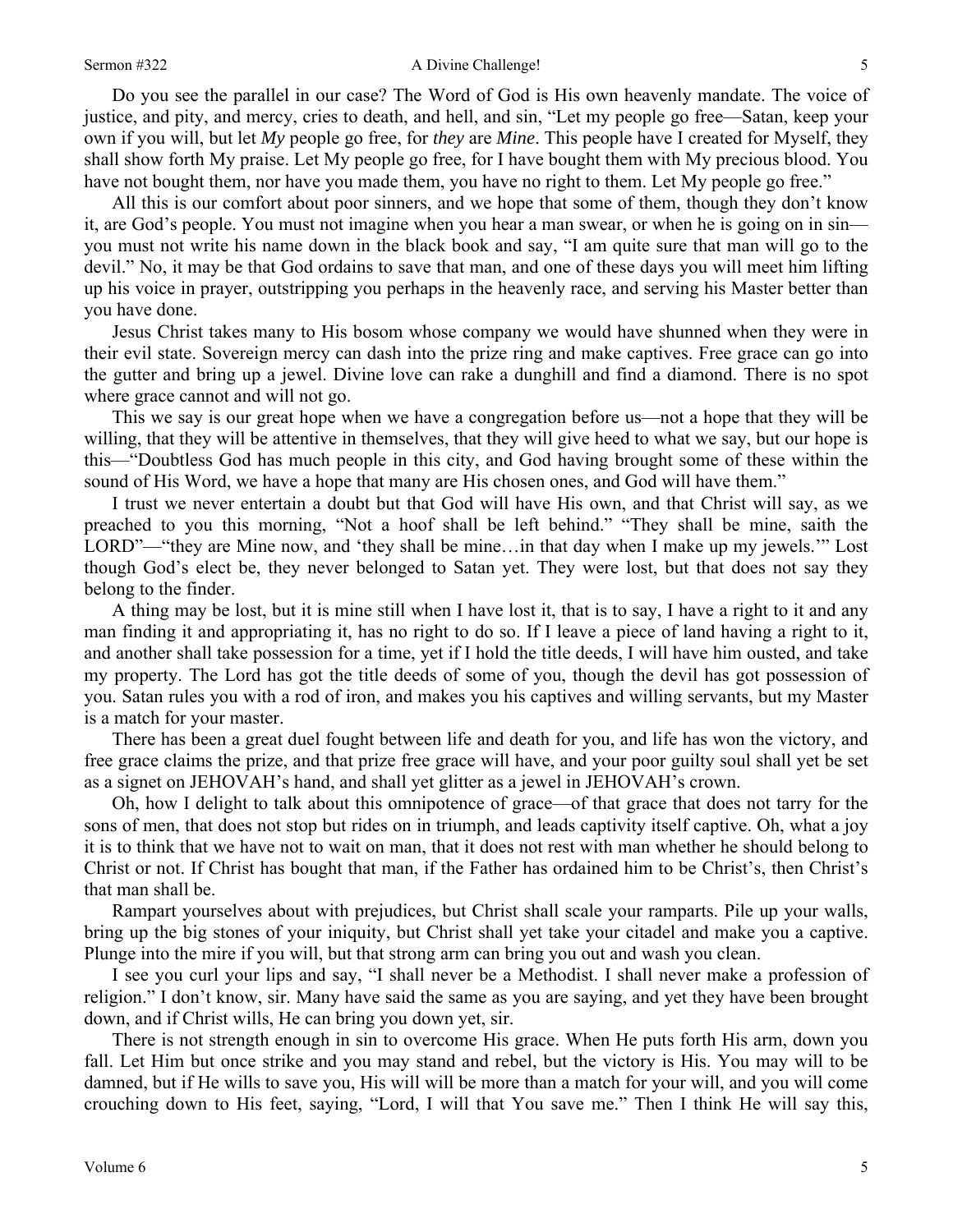"How is it you were not willing just now? How is this that you are willing now?" "O Lord, You have made me willing, and unto You be all the glory forever and forever."

So then, we need not say more, I think about the rightness of this sentence of God. They are His people, they are His blood-bought people. He created them for Himself, and it is neither more nor less than right that God should say, "Thus saith the LORD, let my people go, that they may serve me."

**III.** Let me now call your attention to THE REPETITION OF THIS SENTENCE.

I have just read carefully through these first chapters of Exodus, and I am not quiet sure how many times this phrase occurs, but some five or six times I know it is repeated. The first time, Moses said, "Thus saith JEHOVAH, the Lord God of Israel, let my people go, that they may feast before me in the wilderness." The second time, he says, "Let my people go, that they may serve me." Some five or six times Moses went unto Pharaoh.

The first time he said it, Pharaoh laughed in his face. "You are idle," he said, "you are idle. You don't like your brick making. You want to go and serve your God to get an idle holiday. Go to your tasks, the taskmasters had need make the toil a little more rigorous. What business have you with religion? Go on with your bricks."

Now, that is how the worldling taunts you, when for the first time that sentence comes into his head. "Your religion," he says, "your religion! Go to your shop, take down your shutters on a Sunday, and see whether you can't earn an honest living. Go on with your bricks. What business have you to talk about feasting before God in the wilderness? It is all romance." And you know, we hear worldlings say to us poor Christians that we don't know what real life is. Of course we don't*—"real* life."

Well, when putrid carrion is the representation of real life, we may be pretty contented with our ignorance. Vain show! vain disquietude! vain question! such was the psalmist's picture. That is the real life of the world, but we want a better life than that—a life more true and real too, though the world despises it. Brick-making, brick-making, brick-making—that is Pharaoh's joy, and so it is with the sinner before he is renewed—money-making, dirt-making, heaping together to himself bricks that he may build for himself a fortune.

Oh! don't these fellows turn round and look with supreme contempt on us poor fellows, that we should think that eternity is better than time, that God is better than the devil, that holiness is better than sin, that the pleasures of heaven are better than the poor pomps and vanities of this world. Such simpletons as these will look down and say, "Poor fellow, he does not know better." They, in truth, are the rational men, the intellectual men, they are, in fact, the king Pharaoh. That is the first thing, Pharaoh gives a laugh, a hoarse laugh, "Let my people go free?"

Ay, but there will come a blow in your face that will make you laugh after another fashion by and by. You with others shall join in weeping, and crying, and tears, and you with all your chivalry shall sink into the waters, like lead shall you go down, and the Red Sea shall swallow you up.

Moses goes to Pharaoh yet again and says, "Thus saith the LORD, let my people go, that they may serve me." And at one time the haughty monarch says "he will let some go, at another time he will let them all go, but they are to leave their cattle behind." He will hold on to something, if he cannot have the whole he will have a part.

It is full of wonder how content the devil is if he can but nibble at a man's heart. It does not matter about swallowing it whole, only let him nibble and he will be content. Let him but bite at the fag ends and be satisfied, for he is wise enough to know that if a serpent has but an inch of bare flesh to sting, he will poison the whole.

When Satan cannot get a great sin in he will let a little one in, like the thief who goes and finds shutters all coated with iron and bolted inside. At last he sees a little window in a chamber. He cannot get in, so he puts a little boy in, that he may go round and open the back door. So the devil has always his little sins to carry about with him to go and open back doors for him, and we let one in and say, "O, it is only a little one." Ay, but how that little one becomes the ruin of the entire man! Let us take care

6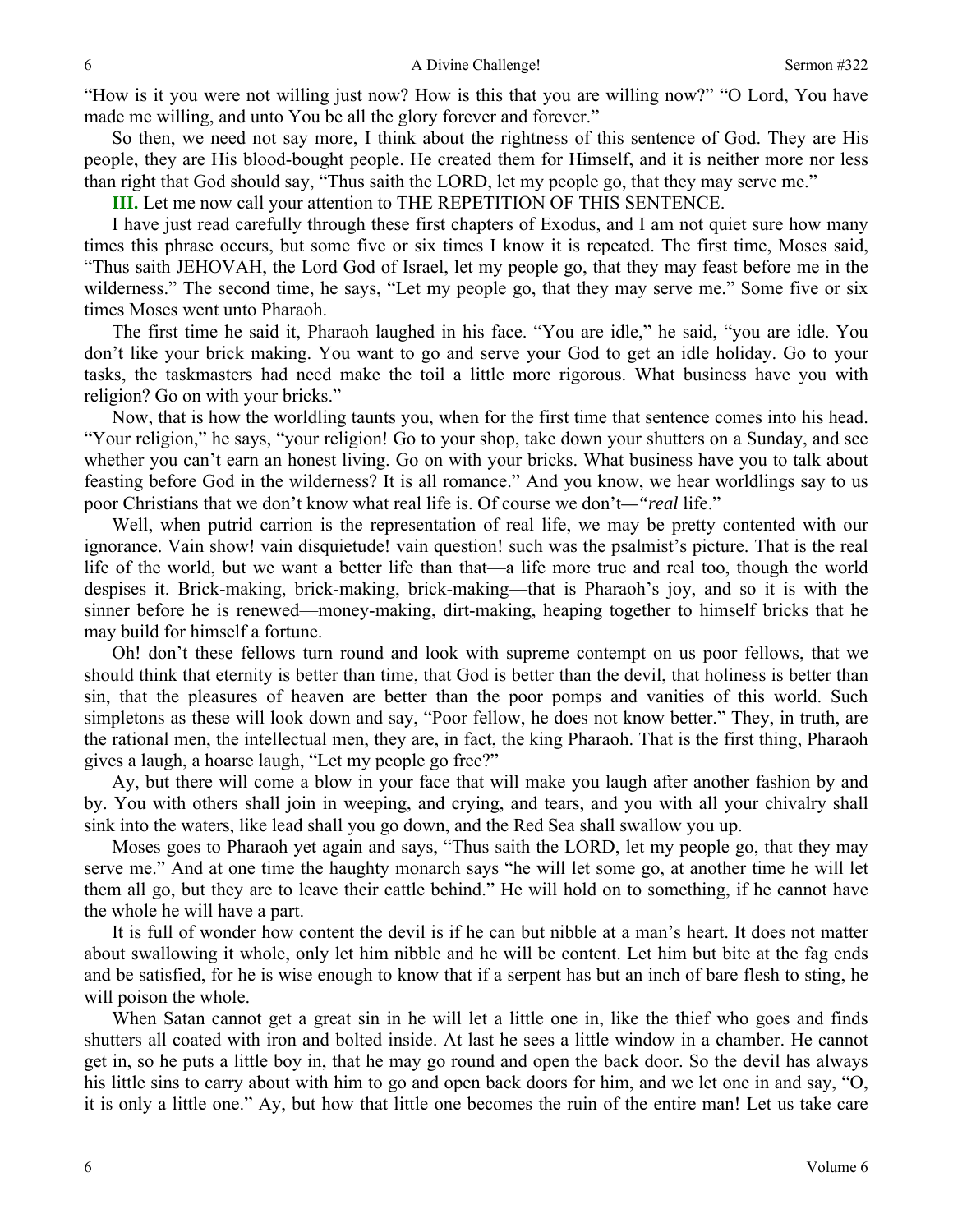## Sermon #322 A Divine Challenge!

that the devil does not get a foothold, for if he gets but a foothold, he will get his whole body in and we shall be overcome.

Observe now, as Pharaoh would not give up the people, the sentence had to be repeated again, and again, and again, until at last God would bear it no longer, but brought down on him one tremendous blow. He smote the firstborn of Egypt, the chief of all their strength, and then He led forth His people like sheep by the hands of Moses and Aaron.

In like manner, friends and brethren, this sentence of God has to be repeated many times in your experience and mine. "Thus, saith the LORD, let my people go free," and if you are not quite free yet, don't despair, God will repeat that sentence till at the last you shall be brought forth with silver and gold, and there shall not be a feeble thought in all your soul, you shall go forth with gladness and with joy, you shall enter into Canaan at last, up yonder where His throne is glittering now in glorious light, that angel eyes cannot bear.

It is no wonder then, if it is to be repeated in our experience, that the church of Christ must keep on repeating it in the world as God's message. Go, Missionary, to India, and say to Juggernaut, and Kalee, and Brahma, and Vishnu, "Thus saith the LORD, let my people go free." Go, you servants of the Lord, to China, speak to the followers of Confucius and say, "Thus saith the LORD, let my people go free." Go you to the gates of the harlot city, even Rome, and say, "Thus saith the LORD, let my people go, that they may serve me." Think not though you die that your message will die with you. 'Tis for Moses to say, "Thus saith the LORD," and if he is driven from Pharaoh's sight, the "Thus saith the LORD" still stands, though His servant fall.

Yes, brothers and sisters, the whole church must keep on throughout every age, crying, "Thus saith the LORD, let my people go." We must continue to send our missionaries to lands like Madagascar, where the people of God are speared by hundreds, and they must say to the haughty queen, "Thus saith the LORD, let my people go." We must still send our Livingstones and our Moffats through all the wastes of Africa—

> *"Through her fertile plains, Where superstition reigns, And binds the man in chains."*

And they must continue to say, "Thus saith the LORD, let my people go." Our brethren must continue in the theatres and in the streets, in the highway and in the byway, crying out, not in so many words, but still in fact, "Thus saith the LORD, let my people go, that they may serve me," and it will be a happy time for the church, when every minister feels that he is sent of God, and when he speaks as Moses did, conscious of divine authority, looks sin, and evil, and error in the face and says, "Thus saith the LORD, let my people go."

When we are called to enter a protest against an error, we shall sometimes be disappointed, because people don't see with us. Very well, very well, but when we have entered the protest we have done all. It was not meant to convince the Egyptians, but it was meant to constrain them—"Thus saith the LORD, let my people go."

When there is a pretended church of Christ, wherein error is preached, the Christian minister is bound faithfully to point out the error, confident that God's people will hear the warning voice and come out of Babylon, and as for the rest, they must remain where they are, for the mandate is to those whom it concerns, those in whom the Lord has an interest, the people who are His "portion" to go.

**IV.** Now my last point, which must, as time and strength alike fail me, be brief, is this—THE OMNIPOTENCE OF THE COMMAND—"Thus saith the LORD, let my people go, that they may serve me."

"They shall never go," says Pharaoh, and his counselors say, "Yea, so be it, O king, they shall never depart out of this land." "By my father I swear," says the king of Egypt, "they shall be my slaves for ever." "Back, back, ye sons of the Hebrew shepherds, to your bricks and to your clay. Dare not to stand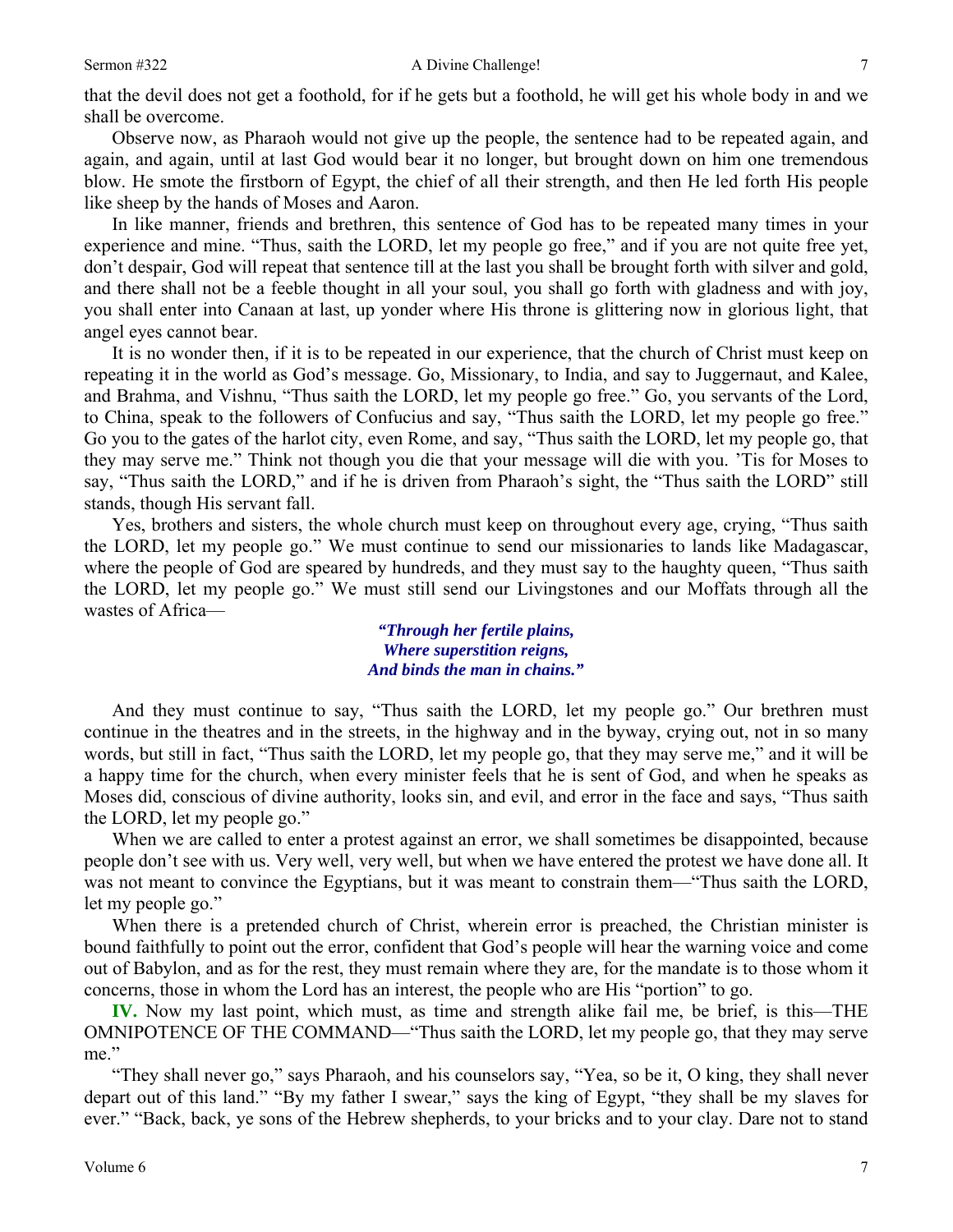before Pharaoh's son and dictate to him. I swear by my father's bones again, you shall never go free." Behold, the rivers of Egypt run with blood! There is no fish in Egypt to be found through all the land, and the Egyptians loathe to drink the waters of the river which they once worshipped, for it is full of blood.

Now, come these two troublesome men in once more before Pharaoh—"Thus saith the LORD God of the Hebrews, let my people go, that they may serve me." The king pauses a minute, his haughty soul relents. "Ye may serve God in the land," saith he, "but ye shall not go out of the land. Ye may have a three days' rest and serve your God." "No," says Moses, "we cannot serve God in the land of your abominations, and we should be an abomination to you as well as you to us. We must go."

Then the king tells them to be gone, they may go. He holds a counsel of wise men, and they determine while they have breath left, they will never lose their claim upon those slaves who have so long served them and built such mighty cities.

Yes, Pharaoh, but God is mightier than you. Open wide your gates you hundred-gated Thebes, and send out your myriads of armed men swarming like locusts on a summer's day. Come up, you mighty hosts of Zoar, and you troop of populous, No. Come up like swarms of frogs from old Nile, come up against them and they shall break you, you shall be as potter's vessels before them, for His redeemed must and shall go free!

And now I stand tonight to many among yourselves in the position of Amram's son of old, and it is my business, and that of all God's minister's, to cry to Satan, to sin, to Rome, to Mohammedanism, to idolatry, to every evil—"Thus saith the LORD, let my people go, that they may serve me." We hear the hoarse laughter, we hearken to the cry of the kings of the earth as they stand up and the rulers take counsel together.

Do you see the priests with their treacherous devices—the sons of Belial now plotting in the dark to destroy us? Ay, but ye may go on to be broken in pieces, ye may go onward like the sea, but the rock stands fast and shall break you into spray, and send you back, and ye shall know that there is a God who is greater than you all. Just as all Israel came forth, despite of the determination of Pharaoh, so shall all God's elect be saved, despite of the power of Satan, of evil men, of false priests and false prophets. "Thus saith the LORD, let my people go," and go they must and shall.

And now, my dear hearers, have you ever heard the voice of God speaking in your hearts, "Let my people go"? There are some here tonight who have never been made free—nay, what is worse than that, they think they are free while they are the slaves to sin. You think you are free, but this is the worst part of your slavery. You dream that you are saved while you are standing over the mouth of hell, and this is the worst part of your danger, that you think you are saved.

Ah poor souls, poor souls, in your gilded slaveries going to the ale-house and the tavern, to the seat of the scornful, drinking down sin as the ox drinks down water, the thought starts within me—"well there will be an end to all that, and what will they do when the end shall come?" When your hairs grow grey and your bodies become feeble, when you are drawing near the grave, what will your worldly pleasures do for you then?

There was a young man died not long ago of extreme old age. I am not contradicting myself—that young man died of extreme old age some time ago at the age of twenty-six. He had sinned himself into the grave and into hell by a course of debauchery and sin.

Perhaps you are not such a fast sinner as that, but you are taking in the poison by slower degrees. But what will you do when the poison begins to work, when sin begins to pull out the core of your spirit, when the froth has been swept from your cup, and you have drunk the first sweetness on the cup, and began to taste its dregs, aye, when you are dying you will want to set that cup down, but there will be an evil hand that will thrust it to your mouth and say, "No, no, you have drunk the sweets, and now you must drink the bitters." Though there is damnation in every drop, yet to the dregs must you drink that cup which you have begun to drink now.

Oh, for God's sake dash it to the ground, have done with it. "Let the wicked forsake his way, and the unrighteous man his thoughts." There is hope yet, there is mercy yet. Sin is a Pharaoh, but God is

8